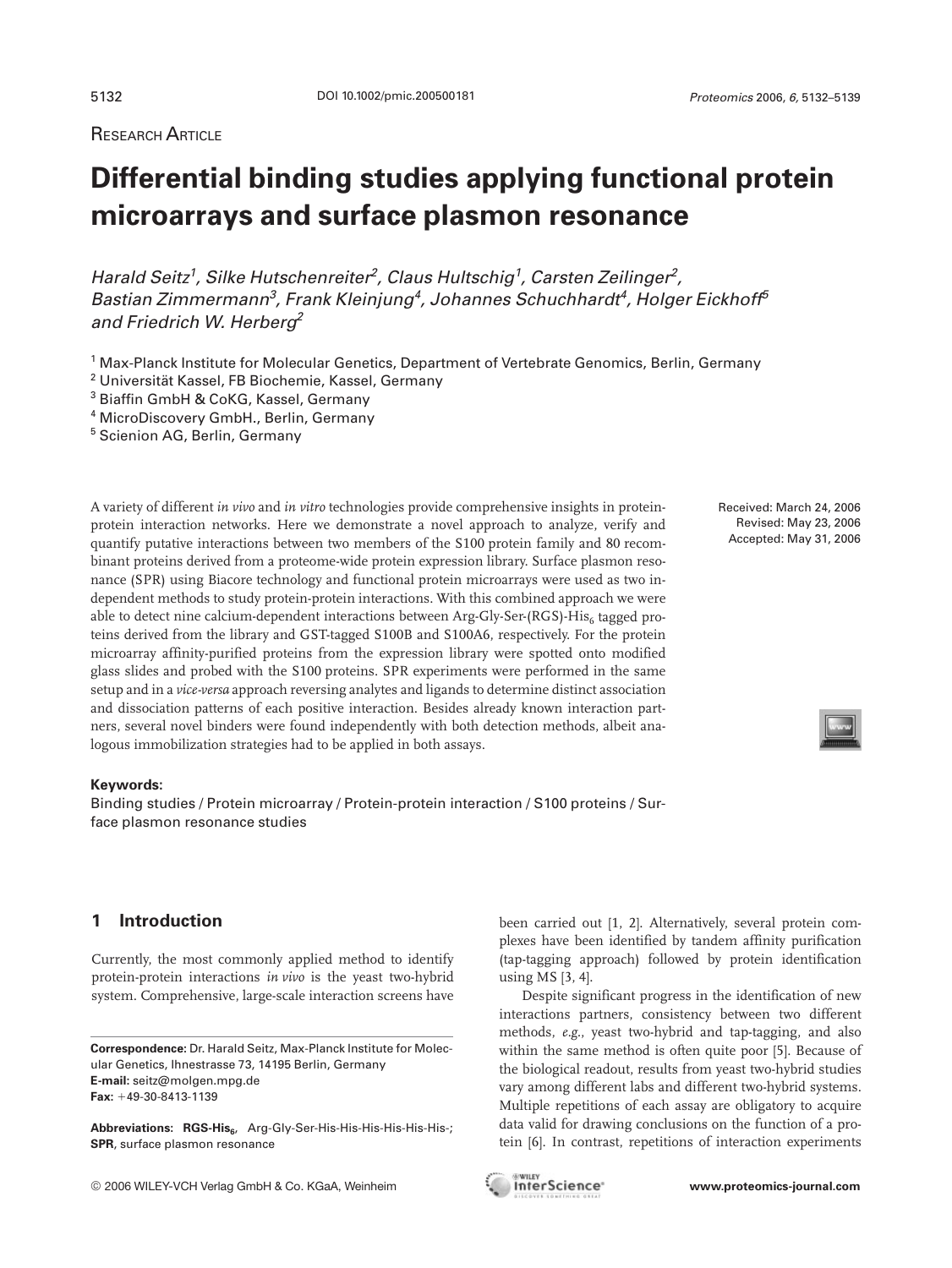*in vitro* under comparable conditions with solid-phase or solution-based protein-protein interaction assays are straightforward.

Recent technological developments like protein microarrays or biosensor analyses using surface plasmon resonance (SPR) allow protein-protein interactions to be characterized with high accuracy and with reasonable throughput [7, 8]. With the Biacore technology binding partners can be detected in real time and separate kinetic parameters for the association and dissociation phases can be derived. In addition, assay conditions, *e.g.*, buffer components, can be varied quite easily.

Recently, Snyder and co-workers [9] have shown that a proteome-wide microarray analysis can be used to screen protein-protein interactions. The sensitivity and specificity of the approach was demonstrated in a study where only one bait protein out of 10 800 showed interaction with a specific prey protein [10].

S100A6 (Calcyclin, 90 amino acids) and S100B (91 amino acids) are cognate members of the S100 family, which are characterized by two EF-hand binding domains for calcium and other divalent ions. Binding of calcium to the EF domains induces a major conformational change exposing hydrophobic domains. This facilitates the interaction with a hydrophobic region of an effector protein, thus eliciting a physiological response. However, this mechanism does not seem to apply to all members of the S100 family [11, 12].

In this study, two different methods, protein microarrays and SPR-based biosensor analysis, were used side by side to characterize protein-protein interactions in a solid-phase format. Proteins from a proteome-wide human expression library were expressed with an N-terminal RGS-(His) $<sub>6</sub>$ -tag,</sub> purified via Ni-NTA under native conditions and used for subsequent binding analyses. GST-fusion proteins S100A6 and S100B were used to screen a subset of the expression library for interactions. Besides well-known interaction partners [13], several novel binders were identified using either one or both methods.

# **2 Material and methods**

# **2.1 Purification of His-proteins in a 96-well format**

N-terminally  $RGS-(His)_{6}$ -tagged proteins were overexpressed in *E. coli* SCS1 cells and purified with Ni-NTA agarose in a 96-well format as described by Büssow *et al.* [14] except for substituting 50 mM Tris pH 8.0 by 50 mM HEPES pH 8.0. Eluates from four independent purifications were pooled for Biacore experiments to compensate for differences in expression level and purification yield. The protein concentration ranged between 10  $\mu$ g/mL and 500  $\mu$ g/mL and the molecular mass of each protein was determined using SDS-PAGE, ranging from 15 to 75 kDa.

Characteristics of the clones from the human expression library are summarized in Supplementary Material Table 1. Additional information are available via the web interface http://www.proteinstrukturfabrik.de/hex1/CloneSearch.

# **2.2 Purification of GST-tagged proteins**

GST (P08515), GST-S100B (P04271) and GST-S100A6 (P06703) were expressed and purified according to the instructions of the manufacturer, concentrated with an Amicon Ultra 10 device to 2 mg/mL in  $2 \times$  PBS buffer and stored at  $-80^{\circ}$ C.

## **2.3 Protein microarrays**

### **2.3.1 Generation of the protein microarrays**

Samples of each RGS-(His)<sub>6</sub>-tagged purified protein (7  $\mu$ L) were transferred to pre-defined positions in a microtiter plate. A dilution series of GST protein served as positive and spotting buffer as negative control. The protein samples were transferred onto FAST™-slides with Genetix solid pins (X2777, Tip diameter 150  $\mu$ m) at a relative humidity of 55%. A  $2 \times 2y$ -optimized printhead was used, and the in-house modified Genetix QArray was operated by a recently developed control software (Hultschig et al. 2006, in preparation). Pins were inked in  $7 \mu$ L of protein solution for 2 s and stamped at one position once for 100 ms using a soft touch spotting distance of 1 mm. After every tenth transfer of one sample or before addressing a new inking position, the solid pins were washed twice for 1 s with deionized water and once for 3 s with 80% technical ethanol and finally dried for 3 s with oil-free pressurized air (1 bar). In total eight replicates of each protein were evenly distributed over the membrane at non-adjacent positions in two identical fields (defined as the area on an array simultaneously addressed by all pins of printing gadget) each consisting of four different blocks (defined as the area on an array that is described by an individual printing pin of a printing gadget) with  $9 \times 13$  spots each and a dot pitch of 346 µm (Fig. 1). To locate the protein samples, each block displays an asymmetric pattern due to five additional GST guide dots and a GST dilution series (500-15 ng/ $\mu$ L GST).

# **2.3.2 Screening of FAST<sup>™</sup> slides with anti-RGS-(His)<sub>5</sub> antibody**

The slides were blocked for 1 h at room temperature using 2% BSA/TBST (TBS/0.1% Tween 20, pH 7.4). Slides were centrifuged briefly and stored at  $4^{\circ}$ C for up to 2 weeks. Before each experiment, the slides were incubated for 2– 3 min at  $4^{\circ}$ C with 100 µL reconstitution buffer (TBST with 1% BSA). The arrays were incubated for 30 min at room temperature with mouse-anti-penta-His antibody-Alexa Fluor 532 conjugate I (1:1000 in reconstitution buffer) under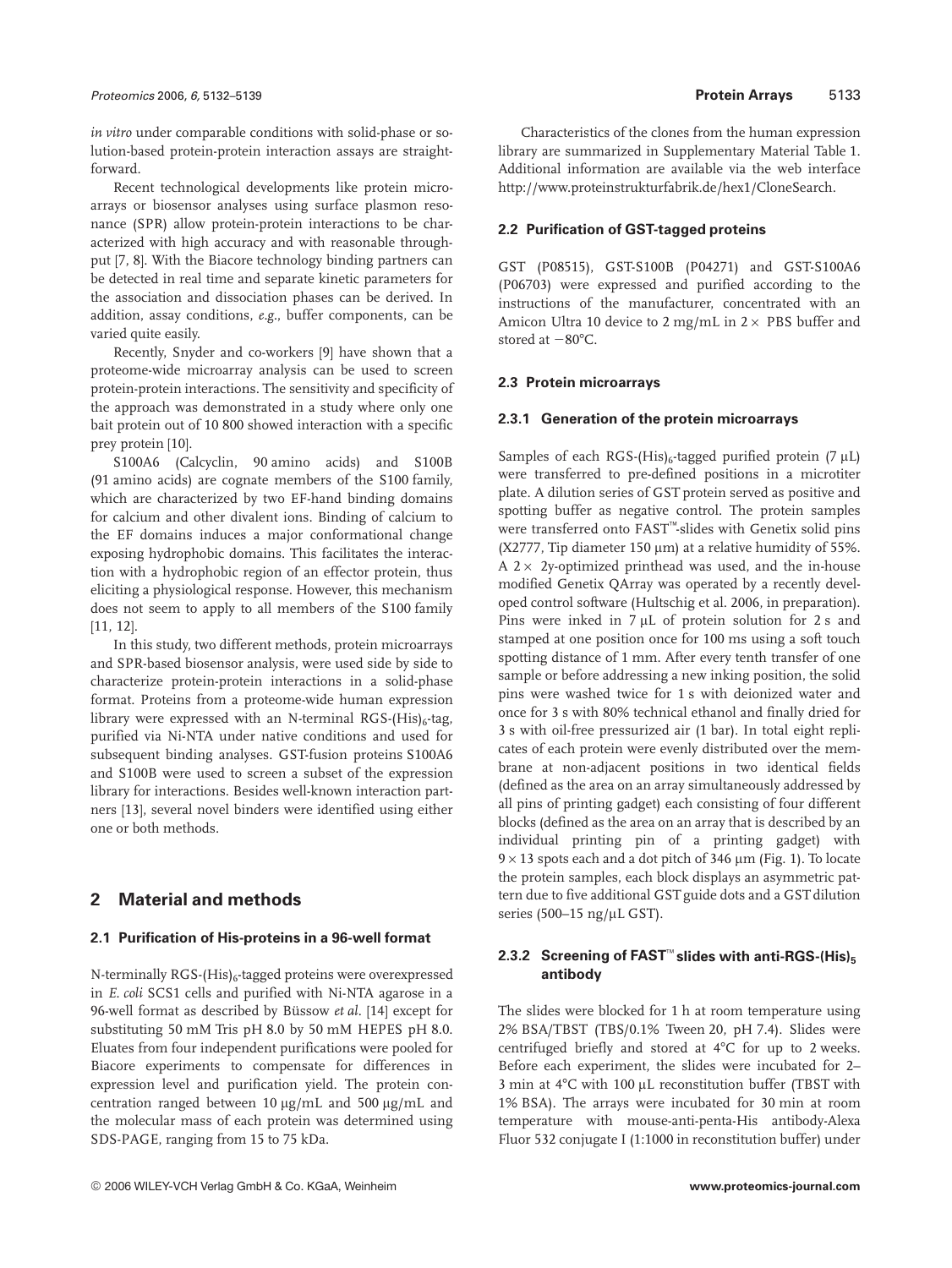

**Figure 1.** Specificity of the interactions between His-proteins and GST-S100 proteins on the protein microarray. His-proteins were arrayed in two identical fields, each consisting of four blocks. Proteins were immobilized in quadruplet from each expression and independent purification and visualized with Cy3-labeled anti-RGS-(His) $_5$  antibodies. (A) Yellow circles correspond to guide dots in each block. Blue rectangles mark the GST dilution series and orange rectangles the blanks. Light and dark pink rectangles indicate the same proteins from two purifications immobilized in duplicate in the same block. The specific interaction between S100A6 and immobilized prey protein (F2, Q8N1CO) in the presence of calcium (B) and in the absence of calcium (C) is demonstrated. All slides are shown with identical dynamic range after scanning.

light exclusion beneath a cover slide, followed by 15 washing steps (30 s) with freshly prepared washing buffer (TBS  $+$ 0.25% Tween 20, pH 7.4).

# **2.3.3 Screening of FAST**™ **slides with GST-tagged proteins**

To analyze the interaction between proteins immobilized on a microarray (prey proteins) and the protein in the mobile phase (bait protein), the slides were first incubated with 100  $\mu$ L reconstitution buffer for 2–3 min at 4°C and subsequently with GST-S100B or GST-S100A6  $(1 \mu g/mL)$ , 30 min), respectively, in the corresponding incubation buffer (20 mM Tris-HCl, 0.24 M NaCl, 0.005% Tween 20, pH 7.5 containing 1 mM EDTA or 1 mM EDTA  $+ 2$  mM  $Ca^{2+}$ ). After washing ten times for 30 s with washing buffer, the slides were dried by centrifugation for 3 min at 900 rpm and the spotted surface was immediately covered with 80 µL reconstitution buffer. After removal of excessive buffer, the protein microarray was incubated with 80 µL anti-GST antibody-Cy5 conjugate (1:400 in reconstitution buffer) for 30 min at 4°C. Slides were washed ten times for 30 s with washing buffer before recording the fluorescence.

# **2.3.4 Fluorimetric evaluation of the interactions**

Fluorescence signals were detected on an Affymetrix 428 array scanner at 532 nm (Alexa 532) and 635 nm (Cy5 signals), and analyzed with GeneSpotter<sup>™</sup> software (Micro-Discovery, Berlin, Germany). For comparable analysis the dynamic range for Alexa 532 and Cy5 signals was adjusted to the maximum signal intensity below saturation. To compare different slides, fluorescence intensities were intrapolated according to the GST dilution series (reference spots). To compare S100A6 and S100B, the data were normalized by a lowess-transformation implemented into the BioMiner GS™ software.

# **2.4 SPR studies**

# **2.4.1 General**

Analyses were performed at a Biacore 2000 instrument and the data were evaluated with BIAevaluation 4.01 (Biacore AB, Sweden) and Graphpad (Graphpad Prism 4.0, San Diego). NHS, EDC and CM 5 sensor chips were obtained from Biacore AB, Sweden. All other reagents were purchased in the purest grade available. Buffers were degassed and sterile filtrated. Proteins were centrifuged at 4°C for 10 min at  $10\,000 \times g$  prior to injection.

## **2.4.2 Conventional setup**

In the conventional setup the interaction between the immobilized component, the ligand (His-protein, prey protein), and a molecule in the mobile phase, the analyte, (GST fusion protein, bait protein) is analyzed. Changes in the surface concentration are proportional to changes in the refractive index at the surface, resulting in different SPR signals plotted as resonance units (RU); 1000 RU correspond to a surface concentration of 1 ng/mm<sup>2</sup> [15].

 $RGS$ -(His)<sub>4</sub> antibody (Qiagen AG, Germany) was used to capture  $RGS-(His)_{6}$ -tagged proteins on a CM5 sensor chip for subsequent binding analysis. The RGS- $(His)_4$  antibody was dialyzed for 1 h at 4°C against 10 mM sodium acetate buffer, pH 5.0 and immobilized on three flow cells using EDC/NHS chemistry [7]. The antibody  $(30 \mu g/mL)$  was injected for 7 min at a flow rate of 5  $\mu$ L/min over the NHS/ EDC-activated surface to generate surface densities of 6500– 8500 RU. Subsequently ethanolamine (1 M, pH 8.5) was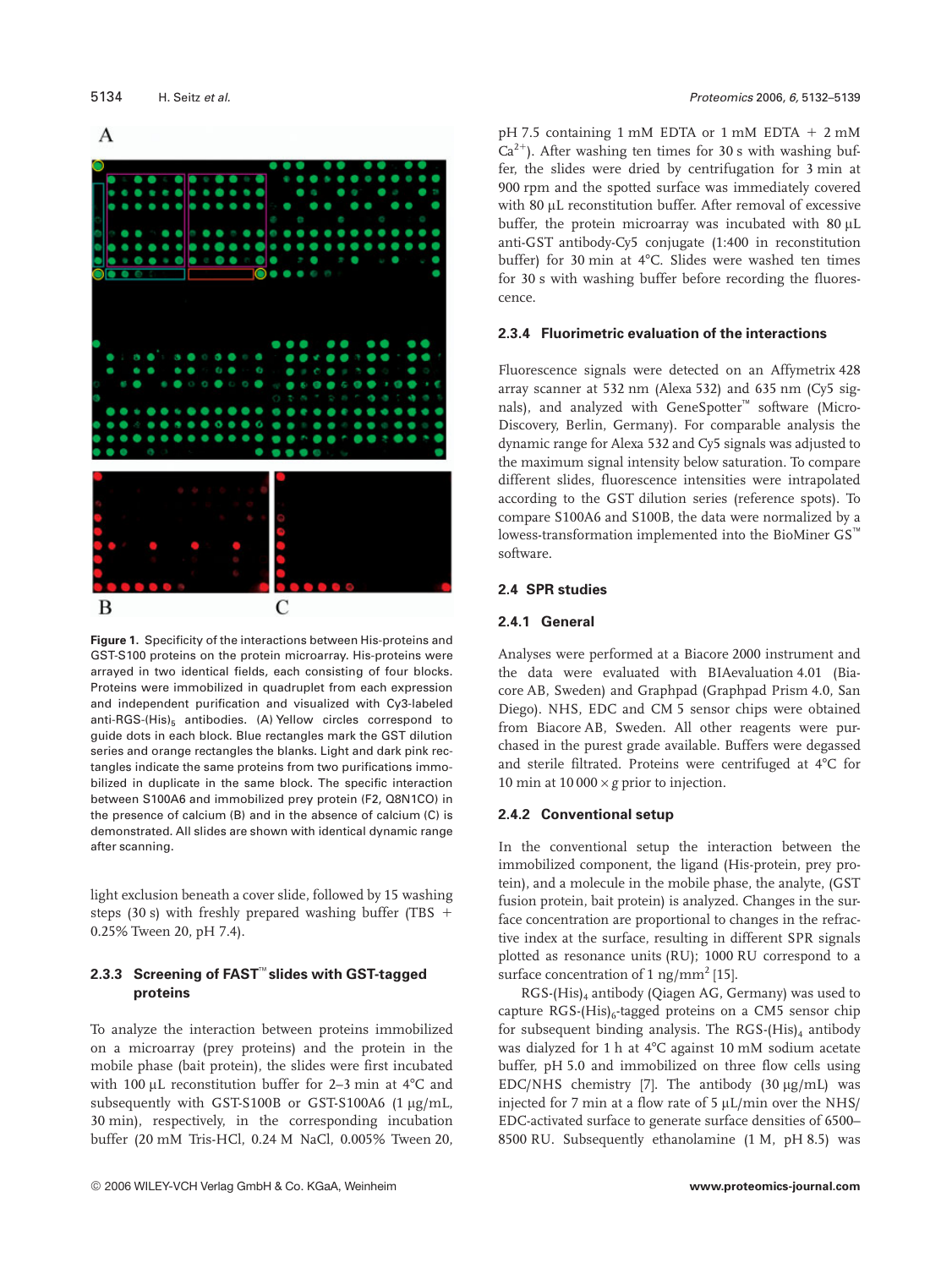applied to quench unreacted esters. Interaction analysis was performed at 25°C in 20 mM MOPS, 150 mM NaCl, pH 7.0 containing 0.005% surfactant P20.

Recombinant His-tagged proteins from the protein expression library were diluted 20-fold into TNT running buffer (20 mM Tris-HCl, 0.24 M NaCl, 0.005% Tween 20, pH 7.5) containing 1 mM EDTA or 100  $\mu$ M Ca<sup>2+</sup> before injecting them for 5 min at a flow rate of  $10 \mu L/min$ sequentially over the three antibody-decorated flow cells. Surface densities between 200 and 3000 RU were achieved.

GST fusion proteins  $(25 \mu g/mL)$  were injected at a flow rate of  $30 \mu L/min$ , and association and dissociation phases were recorded for 5 min each. Nonspecific binding was subtracted using an activated and deactivated flow cell [7]. Double referencing, *i.e.*, subtracting a blank run with running buffer after subtracting a reference cell, was applied to all curves. Every cycle was finished with two injections of 10 mM glycine pH 1.9 (20 s) to remove non-covalently bound proteins from the antibody surface.

### **2.4.3** *Vice-versa* **setup**

In a *vice-versa* setup the interaction between the immobilized ligand (GST fusion protein) and the soluble analyte (Hisprotein) was investigated.

Anti-GST antibody (Biacore AB, Sweden) was coupled as described above. The antibody (30  $\mu$ g/mL) in 10 mM sodium acetate pH 5.0 was injected for 30 min at a flow rate of 5  $\mu$ L/ min to generate surface densities of about 16 000–19 000 RU.

Recombinant GST-S100A6 and GST-S100B were dissolved in TNT running buffer adjusted with different  $\mathrm{Ca}^{2+}$  or EDTA concentrations. GST-S100 proteins (25-50 µg/mL) were injected for 1 min at a flow rate of 10  $\mu$ L/min to generate surface densities of 500–900 RU.

Recombinant RGS- $(His)_{6}$ -tagged proteins were analyzed as described above with blank runs on an anti-GST surface. Double referencing was applied to all curves. After each cycle the surface was regenerated with 10 mM glycine pH 2.2 (six injections of 1 min each).

# **3 Results**

The interaction of S100B and S100A6 was studied with 80 human, recombinant proteins derived from a proteomewide expression library (prey proteins) employing two independent methods. Proteins were purified using native conditions and natively embedded on the protein microarrays (Fig. 1a) to screen for functional binding domains. This should ensure the detection of sequential and/or conformational epitopes. The affinity of His-tagged proteins from two independent protein purifications towards GST-S100A6 and GST-S100B was determined with a fluorescent antibody sandwich on the protein array in the presence of calcium ions. Control experiments were performed in the presence of EDTA without  $Ca^{2+}$  (see Fig. 1b, c).

The protein microarray experiment was performed twice with and without calcium screening for 80 proteins with 8 replicates yielding a total of 1280 interactions for each GST-S100 protein. Thus, the number of replicates allows profound statistical analysis. Proteins from independent preparations were spotted, and in a first analysis step the S/N ratio of corresponding protein dots from a single His-protein purification within each slide was determined. A coefficient of variance of  $\sim 0.13$  (SD/signal mean of 4 spots/set) demonstrates the high quality of the analysis. Interestingly, the results from two different protein purifications showed significant deviations as depicted in Fig. 2, when plotting the signal intensity of a given protein spot of one preparation against the corresponding spot of a second preparation on the same slide (red spots *versus* blue spots in Fig. 2). However, experiments were highly reproducible when performed on the same prey protein purification, but on different slides or different days, and when analyzed with different batches of bait proteins.

We compared relative signal intensities for the interaction of S100A6 *versus* S100B to identify specific interactions with prey proteins. Therefore, the ratio of signal intensities (S100A6/S100B) obtained on slide 1 *versus* the corresponding ratio on slide 2 was plotted for both prey protein purifications (Fig. 3). Spots located in the lower left corner correspond to prey proteins interacting specifically with GST-S100B and spots located in the upper right corner correspond to prey proteins interacting solely with GST-S100A6. The center of the plot comprises non-unique interactions



**Figure 2.** Intra-slide correlation of one representative protein microarray illustrating the difference between two purifications. Colors correspond to the  $p$  value (log<sub>10</sub> scale) of an unpaired Wilcoxon-test performed on two sample sets. Red dots indicate a signal which is significantly different ( $p$  <0.05) for both purifications.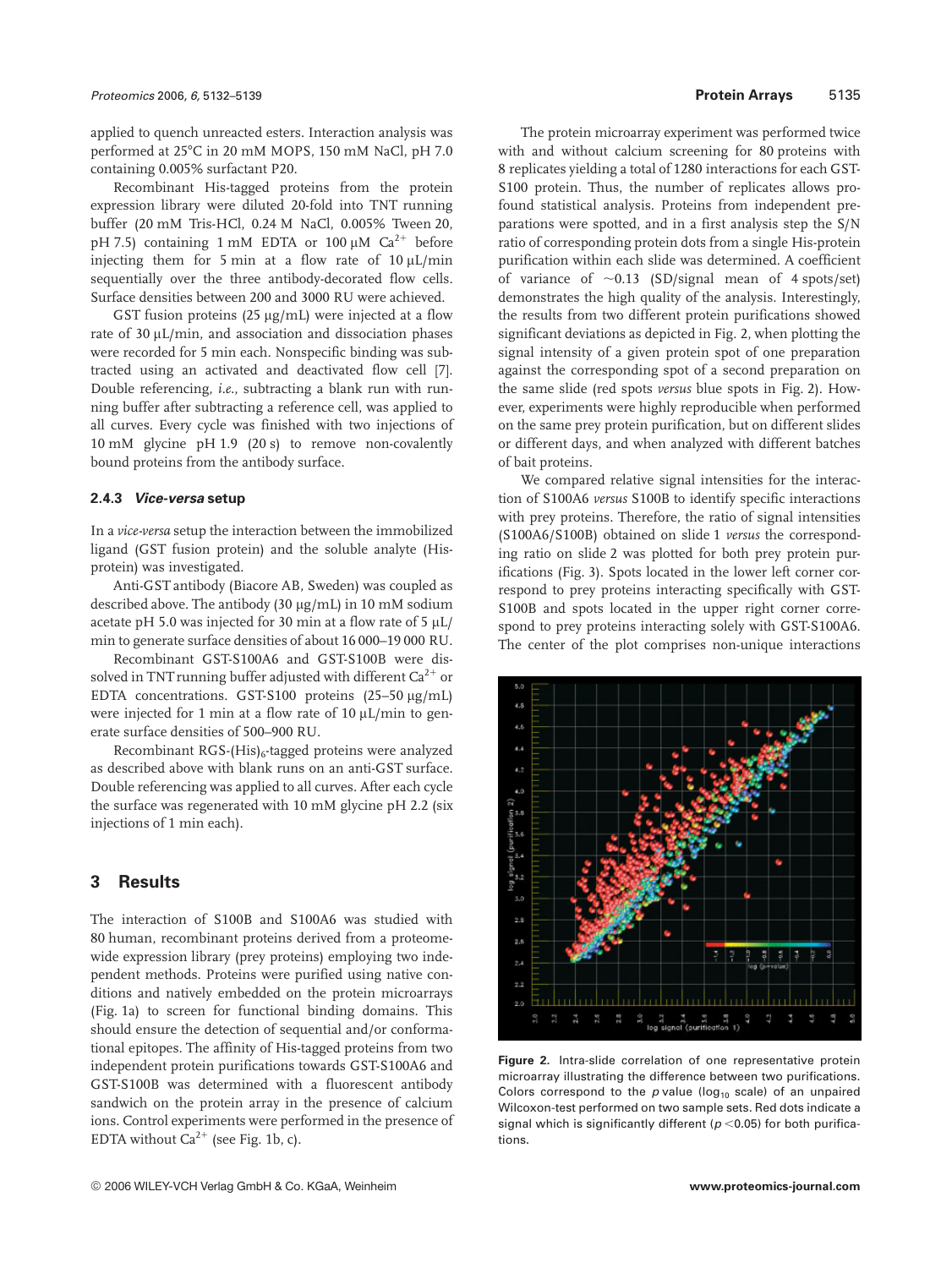

**Figure 3.** Calcium-specific interactions of His-proteins with GST-S100 proteins on the protein microarray. To identify calcium-specific interactions of S100A6 or S100B with immobilized prey proteins, relative signal intensities were compared. The ratio S100A6/S100B of slide 1 versus slide 2 was plotted. Red spots indicate proteins interacting specifically with S100B and green spots mark proteins interacting specifically with S100A6. Protein accession numbers are given in the Supplementary Table.

with S100B and S100A6. A comparable plot was obtained from the ratio S100A6/S100B for purification 2 (data not shown). The results were not hampered by differences in the absolute fluorescence readout reflected in a correlation coefficient  $>0.88$  (not shown), thus demonstrating that differences between both protein purifications (red spots in Fig. 2) have limited influence on the results.

The same set of proteins was analyzed using Biacore technology. Here the GST-fusion proteins S100A6 and S100B were either tested in the mobile phase or when immobilized. His-proteins were either site-directed immobilized to medium density on anti-RGS-(His)<sub>4</sub> antibody surfaces and the GST proteins were applied in the mobile phase, or the GST proteins were site-directed immobilized to high-density anti-GST antibody surfaces and checked for interactions with His-tagged proteins. As with the microarray experiments, interactions were tested with and without calcium. Bait and prey proteins displaying different binding kinetics were identified. Interactions were categorized into strong, weak and transient binders (Table 1).

Figure 4 shows the association and the dissociation kinetics of S100A6 with the three strongest binders, one weak and one transient binder of the prey library (for details see legend to Fig. 4). Probing S100A6, 9 and 11 from 80 interactions in total were identified using protein microarray and Biacore technology, respectively. From 9 positive interactions for S100A6 derived by the microarray, 6 were also detected with the biosensor, when the His-tagged protein was immobilized to the solid support. Only limited overlap was observed when performing *vice-versa* experiments using immobilized S100 proteins, presumably due to



**Figure 4.** Biacore analysis of GST-S100A6 with His-proteins on anti-RGS-(His) $_4$  surfaces. After immobilizing His-proteins to anti-RGS-(His)<sub>4</sub>, association as well as dissociation of GST-S100A6 were recorded for 5 min each in the presence of calcium. Strong interacting partners (A3, A10, E7), a weak binder (A8) and a transient binder (A4) are shown exemplarily. B4 (empty vector) was used as a negative control. Double referencing was performed for all measurements (see Materials and methods).

the immobilization procedure (Table 1). Representative interaction kinetics of prey proteins with immobilized GST-S100B are shown in Fig. 5a.

Using the Biacore approach, transient interactions can be detected. This is, in particular, interesting when analyzing the binding of protein E8 to immobilized GST-S100A6 and GST-S100B (Fig. 5b). E8 interacts strongly with GST-S100B displaying a slow dissociation rate ( $k_{diss} = 2.2 \times 10^{-3} / s$ ), while the interaction of E8 with GST-S100A6 was only transient  $(k<sub>diss</sub> = 3.2 \times 10^{-2} / s)$ . The complex between GST-S100A6 and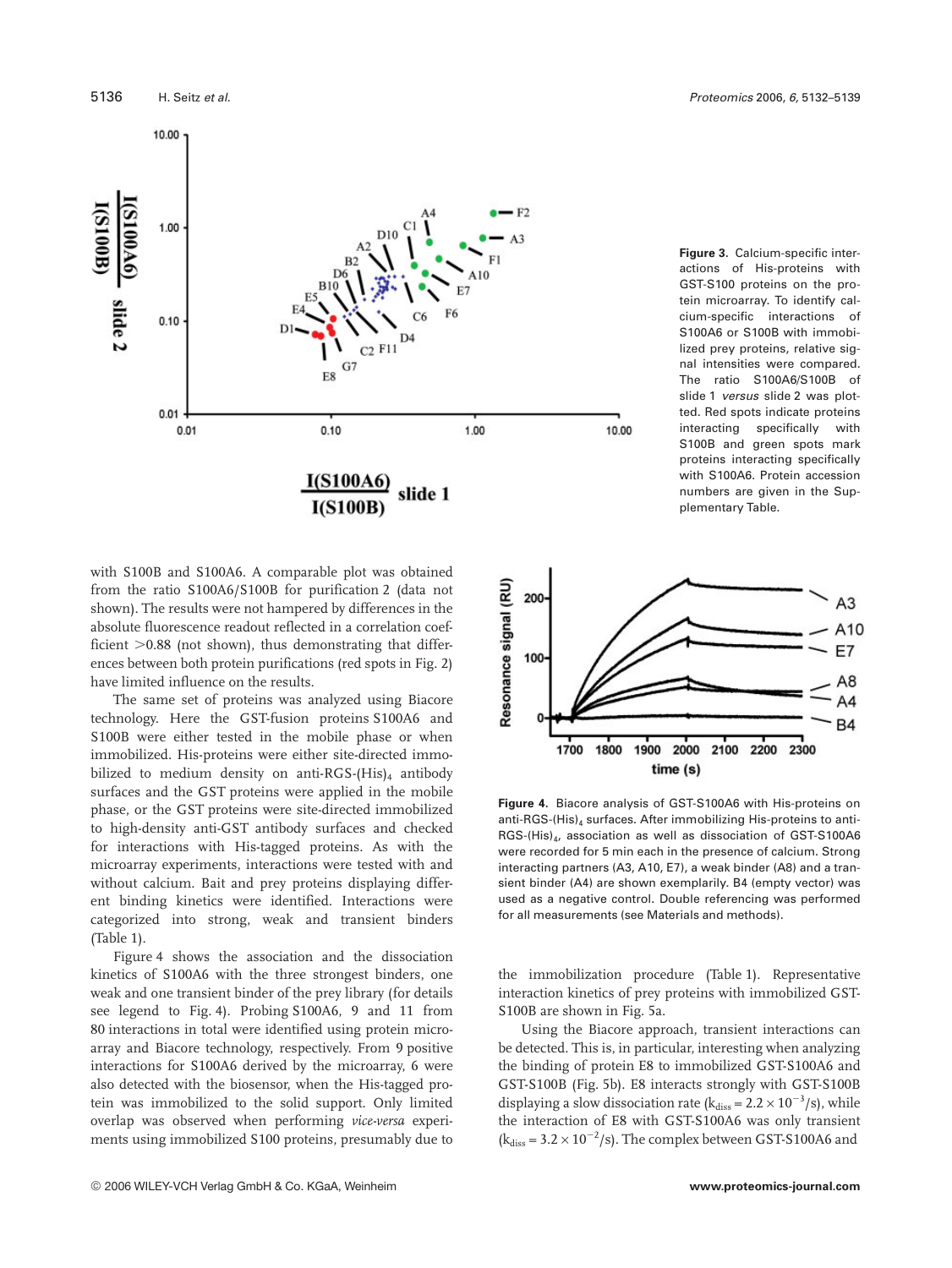**Table 1.** Classification of the interaction partners of S100 proteins in strong, weak and transient binders<sup>a)</sup>

|        | Biacore technology                                                                                    |                                                                                                                                                                                                | Protein<br>microarray                                                                                                                                |
|--------|-------------------------------------------------------------------------------------------------------|------------------------------------------------------------------------------------------------------------------------------------------------------------------------------------------------|------------------------------------------------------------------------------------------------------------------------------------------------------|
| S100A6 | GST<br>$\mathsf{A}8^\mathsf{d}$<br>E8 <sub>p</sub><br>$F1^{d}$<br>D6 <sup>d</sup><br>F11 <sup>d</sup> | His <sup>1</sup><br>$A3^{b}$<br>$A10^{b}$<br>E7 <sup>b</sup><br>AA <sup>c</sup><br>$C1^{c}$<br>F2 <sup>d</sup><br>F5c)<br>$A5^{d}$<br>$\mathsf{A}8^{d}$<br>A11 <sup>d</sup><br>C6 <sup>d</sup> | His <sup>2</sup><br>$A3^{b}$<br>$A10^{d}$<br>E7 <sup>d</sup><br>AA <sup>d</sup><br>C1 <sup>d</sup><br>$F2^{b}$<br>$F1^{b}$<br>$C11^{d}$<br>$F6^{d)}$ |
| S100B  | <b>GST</b><br>E5 <sup>b</sup><br>E12 <sup>d</sup><br>E8 <sub>p</sub><br>$A2^{d)}$                     | His <sup>1</sup><br>E5 <sup>b</sup><br>$E12^{c}$<br>$C4^{c}$<br>$C1^{c}$                                                                                                                       | His <sup>2</sup><br>E5 <sup>b)</sup><br>E8 <sub>p</sub><br>$D1^{b}$<br>$E4^{b}$<br>$G7^{b}$                                                          |

a) GST: GST-tagged S100 proteins site-directed immobilized; His<sup>1</sup>: His-tagged proteins site-directed immobilized; His<sup>2</sup>: Histagged proteins randomly immobilized.

- b) Strong interactions.
- c) Transient interactions.
- d) Weak interactions.

the prey protein E8 is completely dissociated after 5 min. Thus, only the binding of E8 to GST-S100B was demonstrated on protein microarrays.

Proteins purified from expression plasmids with identical inserts were selected to question the data coherence. F11/D6 (P12277) interacting with S100A6 (Biacore) and E4/ G7 (Q96H25) interacting with S100B (protein microarray, Fig. 3) contain inserts for an identical coding region. Both protein pairs yielded comparable interaction data.

# **4 Discussion**

# **4.1 General**

Two different chip-based interaction screens were performed to investigate the binding of two members of the S100 protein family (S100A6 and S100B) to a protein expression library. Using a protein microarray, His-tagged proteins (prey library), purified semiautomatically via Ni-NTA, were randomly immobilized on modified glass slides, probed with GST-bait proteins and evaluated based on a fluorescent readout. Alternatively, the same sets of proteins were analyzed using SPR on a Biacore instrument. Here either the prey proteins or the bait proteins were site-directed immobi-



**Figure 5.** Biacore analysis of His-proteins with GST-S100 protein immobilised on anti-GST surfaces. (A) RGS- $(His)_{6}$ -tagged protein interaction with GST-S100B on anti-GST surfaces. The arrow indicates the end of the injection of the His-proteins. (B) Calciumdependent interaction of the RGS- $(His)_{6}$ -protein E8 on anti-GST-S100A6 surface (lower trace) and anti-GST-S100B surface (upper trace).

lized employing a specific capture approach [7], and analyzed with respect to their detailed binding kinetics using the complementary interaction partner in a microflow system.

We limited the number of interactions (80 prey proteins and 2 bait proteins with or without  $Ca^{2+}$ ) to analyze all interactions with both methods. Only interactions detectable in the presence of  $Ca^{2+}$  were used for further analysis. No specific interactions in the absence of  $Ca^{2+}$  were detected.

In the protein microarray, prey proteins were spotted in eight replicates. A stringent statistical analysis could thus be applied to datasets selecting for high-quality data (high S/N ratio). In the protein microarray experiments only 41 proteins passed this threshold. From these, 9 proteins were shown to interact with S100A6 and 5 proteins with S100B.

Using Biacore, both bait proteins and all but 7 from the 80 prey proteins could be immobilized on a sensor chip to a level allowing an interaction analysis (more than 50 response units). Here, 15 and 6 interactions were detected with S100A6 and S100B, respectively. Seven prey proteins for S100A6 and 2 prey proteins for S100B overlapped between both techniques (Table 1). Fewer interactions could be recorded for S100B with both methods (Table 1). Interestingly, when comparing the numbers of positive interactions in dependence on the immobilization strategy using the same technology (here Biacore), less overlap was observed (1 for S100A6 and 2 for S100B, Table 1).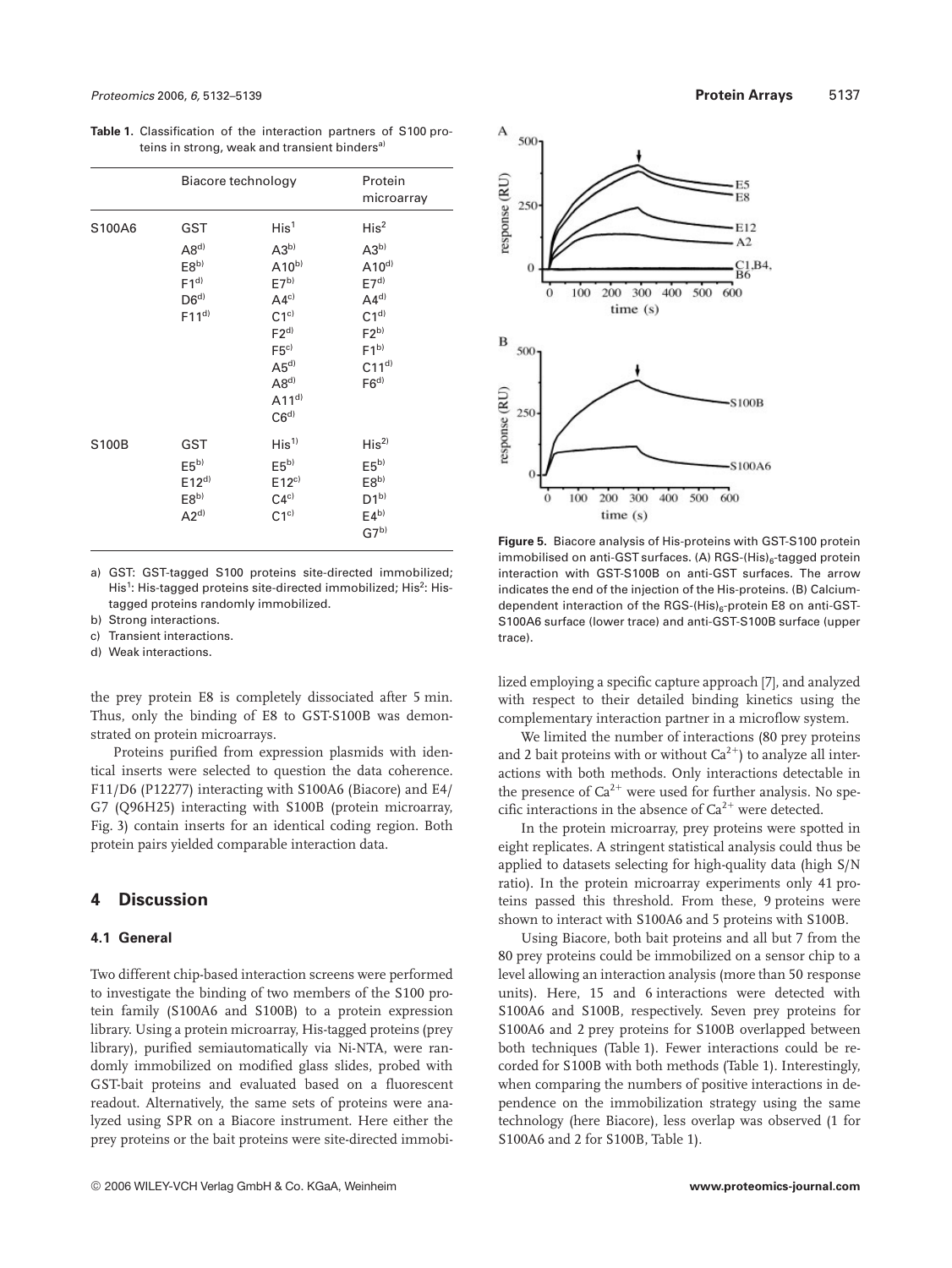## **4.2 Immobilization strategies**

These results reflect the importance of the immobilization strategy on the outcome of solid-phase interaction screens. Not too surprising, the way of immobilizing proteins (random *versus* site-directed and choice of the fusion part) has a stronger influence on both the interaction generally and the kinetics of a given interaction than the method of detection. Random immobilization on nitrocellulose membranes or on dextrane-coated sensor chips may cause steric constraints or may generate crowding effects independent of the method of detection [16]. A lot of development has been performed to generate sensor surfaces providing an environment suitable for biological interaction with low unspecific binding and high binding capacity. Long-chain dextrans with a low degree of cross-linking have been demonstrated to be suitable for immobilization in the Biacore technology. Furthermore, retaining the biological activity during the immobilization [17] and the interaction assay is important. It has been shown previously that an interaction can be detected by immobilizing one interaction partner and probing the other in the mobile phase; however, the same interaction pattern could not be observed when performing the *vice-versa* experiment [18]. Repetitive immobilization and regeneration of anti-RGS-(His)4 antibodies may reduce the biological activity. Therefore, control experiments had to be performed as shown before [7].

At present, for protein microarrays, nitrocellulose-coated slides are the most reliable surfaces for measuring proteinprotein interactions as the 3-D structure of the layer offers a high protein binding capacity [19].

## **4.3 Interaction analysis**

Using Biacore, glyceraldehyde 3-phosphate dehydrogenase (GAPDH, A8, P04406) was identified as an interaction partner for S100A6 in a strictly calcium-dependent manner. The interaction was verified using two immobilization strategies on the SPR-sensor. Previously, the calcium-dependent binding of GAPDH to S100A6 was demonstrated by affinity chromatography [20]. Interestingly, A8 did not pass the stringent criteria of the protein microarray analysis.

Seven proteins were revealed as interaction partners for S100A6 *in vitro* based on both methods: a proteasome inhibitor subunit (A3, Q92530), ubiquitin B (A4, Q9BWD6), p53 and DNA damage-regulated protein (A10, AAP45329), a glutathione-transferase (C1, P08263), a ribosomal protein (E7, AAH17321), alpha-2-macroglobulin receptor-associated protein precursor (F1, P30533) and a cadherin-associated protein (F2, Q8N1CO).

Under stringent conditions, two proteins from the expression library, a ubiquitin ribosomal fusion product (E5, Q9BX89) and a putative RNA binding protein (E8, Q9BV96), were identified as interacting with S100B using both methods. Vimentin (C7) interaction with S100B had been postulated before utilizing immunohistochemistry. S100B binding to the N-terminal domain of glial fibrillary acidic protein (GFAP) embedded like vimentin in intermediate filaments (Ifs) was demonstrated [21–23]. Vimentin matches the consensus sequence for target proteins of S100B [24]; however, the interaction had not been verified in *in vitro* experiments so far. In this study, no direct interaction was shown using either method.

Accordingly, protein-protein interaction studies utilizing immobilized proteins can generate meaningful results once careful assay design has been taken into consideration. Our data clearly demonstrate that the characterization of the investigated interactions is strongly dependent on the immobilization strategy and on the presence of cofactors. These parameters may influence interaction patterns more than the technical setup applied for the detection, *e.g.*, functional microarrays or SPR in a flow system.

*We wish to thank Christine Gotthold and Ulrike Borgmeier for technical help and Thomas Nitsche and Thomas Przewieslik for engineering support. This work was funded by the German Ministry for Research (BMBF grant 01GR 0472 and 01GR 0441), the EU project (MolTool, LSHG-CT-2004-503155 and proteome binders, 026008 (RICA)) and the Max-Planck-Society.*

# **5 References**

- [1] Hua, S. B., Luo, Y., Qiu, M., Chan, E. et al., Gene 1998, 215, 143–152.
- [2] Fromont-Racine, M., Rain, J. C., Legrain, P., Nat. Genet. 1997, 16, 277–282.
- [3] Ho, Y., Gruhler, A., Heilbut, A., Bader, G. D. et al., Nature 2002, 415, 180–183.
- [4] Gavin, A. C., Bosche, M., Krause, R., Grandi, P. et al., Nature 2002, 415, 141–147.
- [5] von Mering, C., Krause, R., Snel, B., Cornell, M. et al., Nature 2002, 417, 399–403.
- [6] Bader, G. D., Hogue, C. W., Nat. Biotechnol. 2002, 20, 991– 997.
- [7] Hahnefeld, C., Drewianka, S., Herberg, F. W., Methods Mol. Med. 2004, 94, 299–320.
- [8] Feilner, T. K., J., NiemannB., , Kramer, A., Possling, A., et al., Curr. Proteomics 2004, 1, 283–295.
- [9] Zhu, H., Bilgin, M., Bangham, R., Hall, D. et al., Science 2001, 293, 2101–2105.
- [10] MacBeath, G., Schreiber, S. L., Science 2000, 289, 1760– 1763.
- [11] Sastry, M., Ketchem, R. R., Crescenzi, O., Weber, C. et al., Structure 1998, 6, 223–231.
- [12] Heizmann, C. W., Cox, J. A., Biometals 1998, 11, 383–397.
- [13] Donato, R., Biochim. Biophys. Acta 1999, 1450, 191–231.
- [14] Buessow, K., Quedenau, C., Sievert, V., Tischer, J. et al., Genome Biol. 2004, 5, R71.
- [15] Stenberg, E., Persson, B., Roos, H., Urbaniczky, C., J. Colloid Interface Sci. 1991, 143, 513–526.